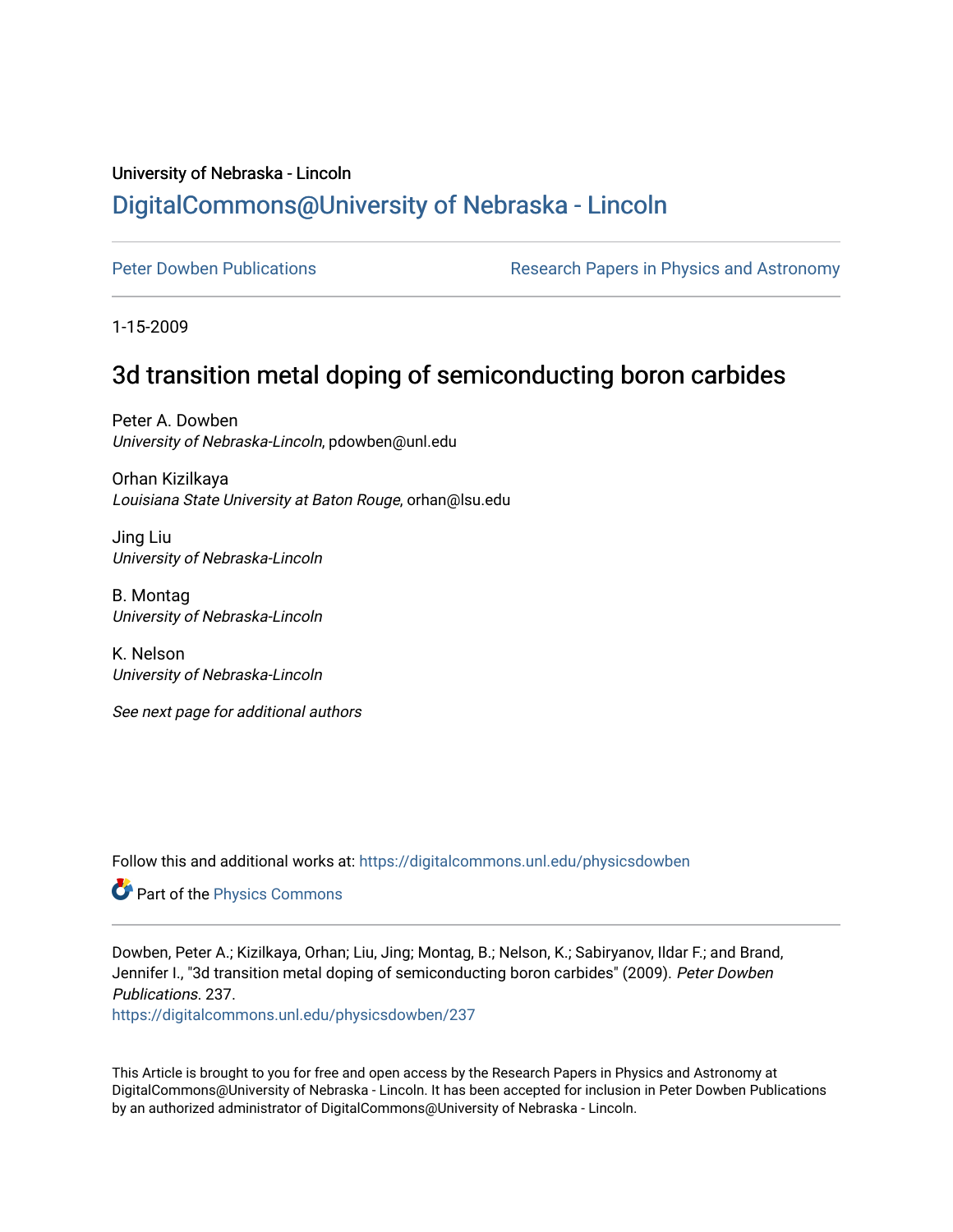# Authors

Peter A. Dowben, Orhan Kizilkaya, Jing Liu, B. Montag, K. Nelson, Ildar F. Sabiryanov, and Jennifer I. Brand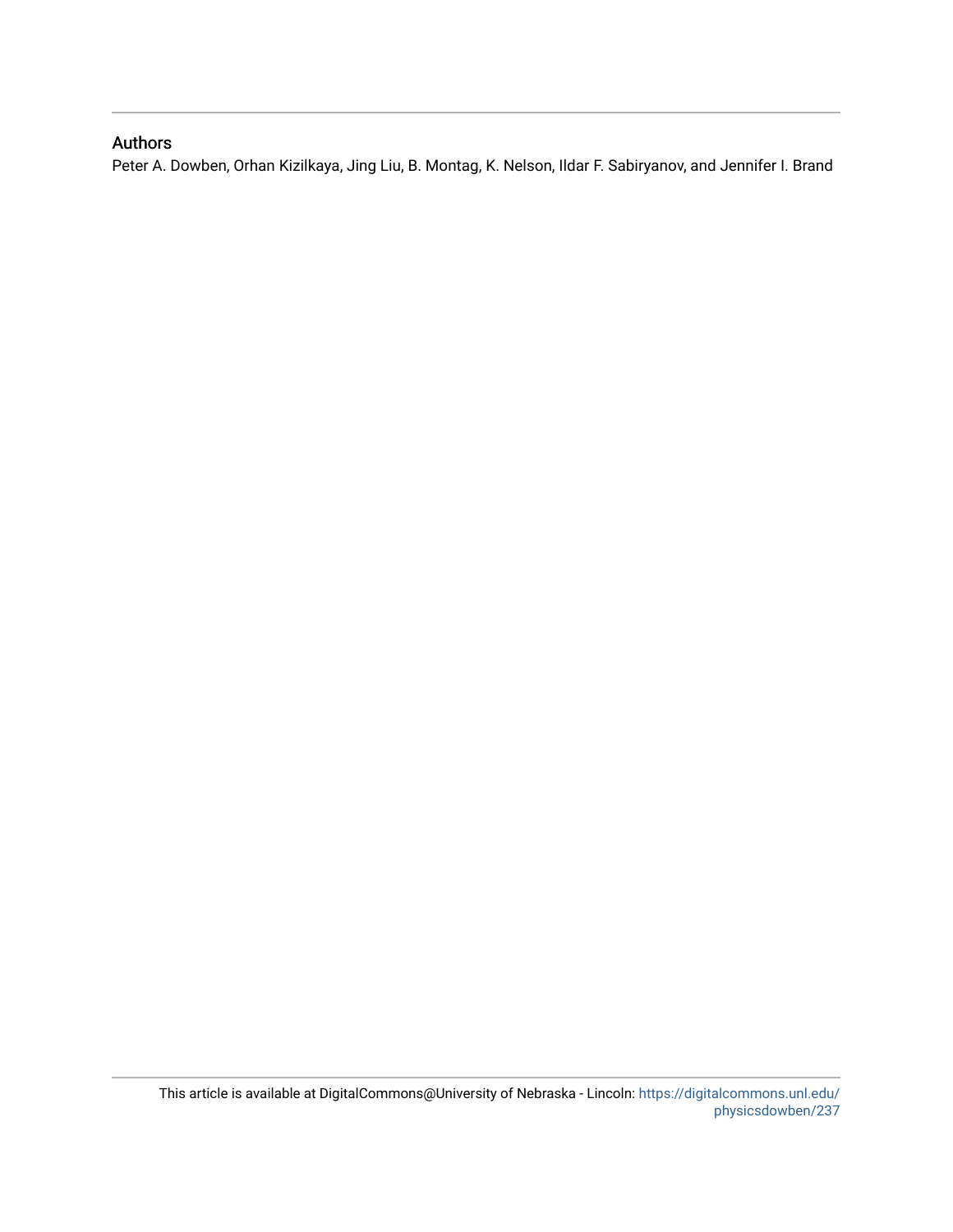Published in *Materials Letters* 63:1 (January 15, 2009), pp. 72-74; doi: 10.1016/j.matlet.2008.09.004 Copyright © 2008 Elsevier B.V. Used by permission. http://www.elsevier.com/locate/matlet

Submitted August 27, 2008; accepted September 2, 2008; published online September 7, 2008.

# **3d transition metal doping of semiconducting boron carbides**

P. A. Dowben,<sup>a</sup> Orhan Kizilkaya,<sup>b</sup> Jing Liu,<sup>a</sup> B. Montag,<sup>c</sup> K. Nelson,<sup>c</sup> I. Sabirianov,<sup>c</sup> and J. I. Brand <sup>c</sup>

a Department of Physics and Astronomy and the Nebraska Center for Materials and Nanoscience, Behlen Laboratory of Physics, University of Nebraska, P.O. Box 880111, Lincoln, NE 68588-0111, USA

<sup>b</sup> The J. Bennett Johnston Sr. Center for Advanced Microstructures and Devices, Louisiana State University, 6980 Jefferson Hwy., Baton Rouge LA 70806, USA

 $c$ College of Engineering, and the Nebraska Center for Materials and Nanoscience, N209 Walter Scott Engineering Center, 17th and Vine Streets, University of Nebraska-Lincoln, Lincoln, Nebraska 68588-0511, USA

*Corresponding author —* Peter A. Dowben, pdowben@unl.edu

### **Abstract**

The introduction metallocenes, in particular ferrocene (Fe(η<sup>5</sup>-C<sub>5</sub>H<sub>5</sub>)<sub>2</sub>), cobaltocene (Co(η<sup>5</sup>-C<sub>5</sub>H<sub>5</sub>)<sub>2</sub>), and nickelocene (Ni(η<sup>5</sup>-C<sub>5</sub>H<sub>5</sub>)<sub>2</sub>), together with the carborane source molecule *closo*-1,2-dicarbadodecaborane, during plasma enhanced chemical vapor deposition, will result in the transition metal doping of semiconducting boron carbides. Here we report using ferrocene to introduce Fe dopants, and a semiconducting boron-carbide homojunction has been fabricated. The diode characteristics are very similar to those fabricated with Co and Ni doping.

**Keywords:** boron rich semiconductors, doping, heterojunction diodes, boron carbide

### **1. Introduction**

The ability to generate semiconducting grades of boron carbide films by plasma enhanced chemical vapor phase deposition (PECVD) of carboranes permits the development of corrosion resistant, high temperature devices with many applications including neutron detection [1–4]. It is now clear that these boron carbides, of approximate stoichiometry " $C_2B_{10}H_x$ " (where *x* represents up to  $\sim$  5% molar fraction or more of hydrogen), exhibit a range of electronic properties (i.e. p-type or n-type) presumably as a result of differing electronic structures originating in differences in polytype (molecular structure) [4–6].

A growing number of potential dopants for this PECVD grown semiconducting boron carbide have now been explored, driven by the potential applications of all semiconducting boron-carbide devices [3, 4, 6], rather than a heterojunction device. One possible route for doping is to include a metallocene,  $M(C_5H_5)_2$ ,  $M = V$ ,  $Cr$ ,  $Mn$ ,  $Fe$ ,  $Co$ ,  $Ni$ , simultaneously with the carborane source molecule during plasma enhanced chemical vapor phase deposition (PECVD). Nickel, via nickelocene, was successfully introduced as a dopant in semiconducting boron carbides grown by PECVD from orthocarborane (*closo*-1,2-dicarbadodecaborane) [7–10]. Cobaltocene has been shown to dope PECVD grown semiconducting boron carbide [11]. Oddly enough, some other common semiconductor dopants, like Hg [12], do not dope PECVD grown semiconducting boron carbide at all.

Successful n-type doping of ß-rhombohedral boron has been accomplished with dopants such as iron [13–16], vanadium [16], chromium [16], nickel [16], and cobalt [17]. For the related boron carbides, nickel is certainly an n-type dopant [7–10] while cobalt may or may not [11] be a p-type dopant of the boron carbides, that depends upon temperature. While ß-rhombohedral boron is very different from PECVD grown semiconducting boron carbide, if iron is a successful dopant of PECVD grown semiconducting boron carbide, then there is a stronger case to be made that the dopants of ß-rhombohedral boron are a guide to what will dope PECVD grown semiconducting boron carbide. At issue is whether the two boron rich semiconductors based on an icosahedral (12 atom) building block dope in a similar fashion, in spite of the many differences between them.

#### **2. Experimental**

The doped boron carbide films used for device fabrication and X-ray absorption near edge structure (XANES) measurements were constructed using the process of PECVD (plasma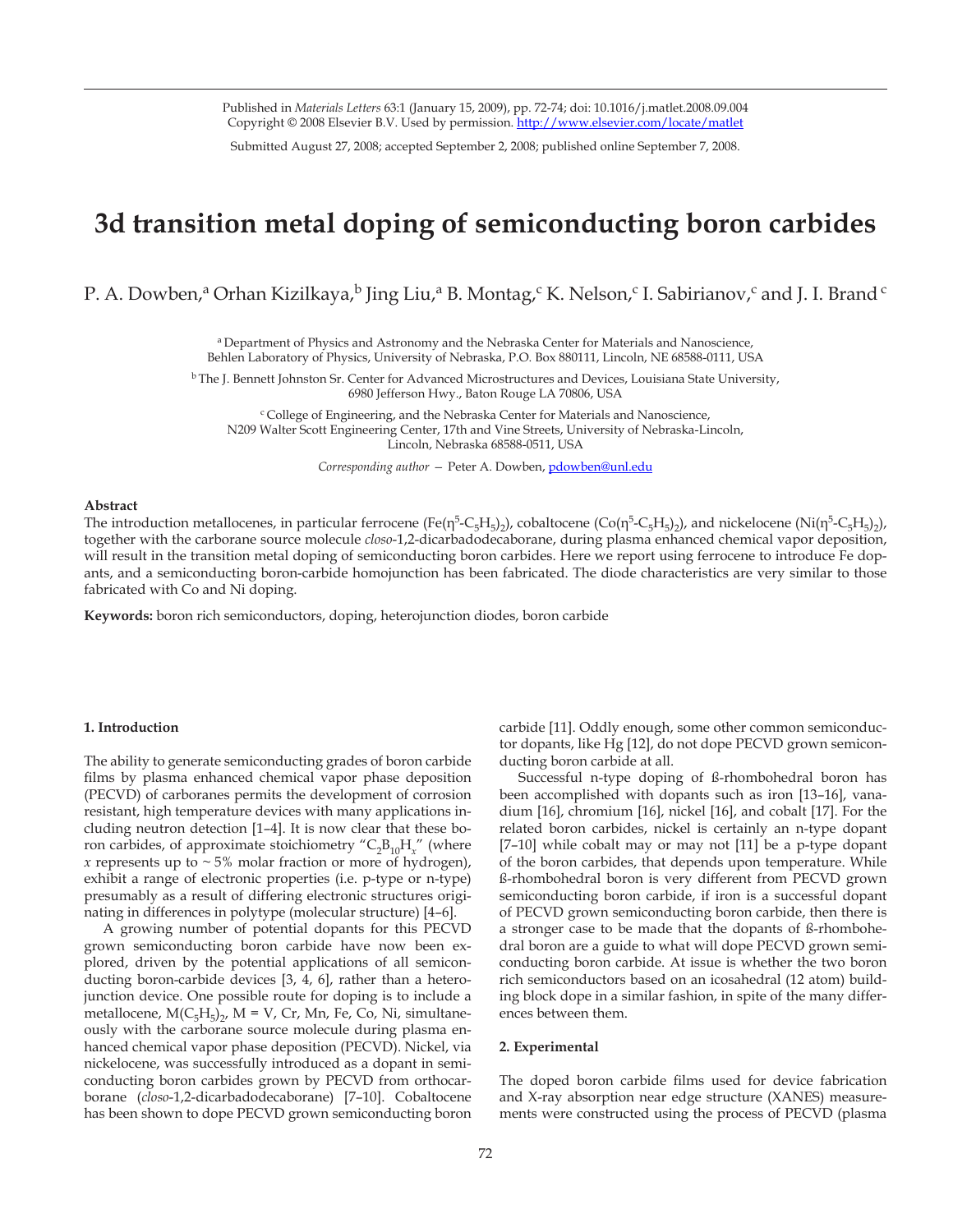

**Figure 1.** Normalized Fe *K*-edge XANES spectra of Fe-doped boron carbide.

enhanced chemical vapor deposition) as described for the heterojunction [1, 2, 9, 10] and homojunction diodes [7–11] of boron carbide as well as diodes made from two polytypes of boron carbide [3, 4, 6], but with only orthocarborane (*closo*-1,2-  $C_2B_{10}H_{12}$ , ferrocene and argon as the plasma reactor gases. The X-ray absorption near edge structure (XANES) spectra were collected at the DCM (double crystal monochromator) beamline at the Center for Microstructures and Devices (CAMD). Monochromatic light was obtained by using a double crystal monochromator of Lemonnier type [18], equipped with Ge(220) crystal pair and the overall resolution was  $\sim$  2 eV. The EXAFS and XANES spectra were collected in the fluorescent yield mode, as has proven to be successful in characterizing other doped boron carbides [6, 19, 20].

## **3. Iron doping**

We have performed Fe *K*-edge X-ray absorption near edge structure (XANES) measurements of Fe-doped plasma enhanced chemical vapor phase deposition (PECVD) grown "C2B10H*x*" semiconducting boron carbides, using ferrocene. The characteristic signature of iron is evident at a value close to the expected 7112 eV Fe *K*-edge, and we can infer from Figure 1 that ferrocene source gas does result in iron doping of the PECVD grown boron carbides.

Note distinctive features at the absorption edge of the Fedoped boron carbide, indicating strong hybridization between iron and the inorganic host matrix. This is similar in some respect to that observed with Co-doped plasma enhanced chemical vapor phase deposition (PECVD) grown "C<sub>2</sub>B<sub>10</sub>H<sub>x</sub>" semiconducting boron carbides, using cobaltocene [11, 19, 20].

#### **4. Comparing homojunction diodes**

The transition metals Ni, Co and Fe all share a similar  $4s<sup>2</sup>$  frontier orbital. Thus not surprisingly, homojunction diodes of PECVD grown semiconducting boron carbide, with Ni, Co and Fe dopants, can be fabricated that are very similar, as seen in Figure 2. The diode characteristics do differ slightly.

Our experience is that Ni seems the most reliable and robust dopant, with the highest device success. On the other hand the forward bias onset voltage is 1–2 V higher in Ni doped homojunctions than was observed with either Co or Fe, as indicated in Figure 2. Yet in all cases, Ni, Co and Fe-doped



**Figure 2.** The diode I–V characteristics of a)  $\text{Ni}(n)$ -B<sub>10</sub>C<sub>2</sub>/(*p*)-B<sub>10</sub>C<sub>2</sub>, b)  $Co(n)-B_{10}C_2/(p)-B_{10}C_2$ , and c)  $Fe(n)-B_{10}C_2/(p)-B_{10}C_2$ , formed from the PECVD decomposition of orthocarborane (see text). The insets are schematics of the diodes, as assembled.

PECVD grown semiconducting boron carbides (grown using orthocarborane as a source gas) are more n-type relative to the undoped of PECVD grown semiconducting boron carbide. In this regard, PECVD grown semiconducting boron carbide is in fact similar to ß-rhombohedral boron with Ni, Co and Fe dopants.

Establishing a comparison of the different devices based on the current characteristics requires establishing the doping concentrations, as increased doping does lead to decreased resistivities [8, 11]. Obtaining an absolute measure of the doping concentration has not been established, and has been a challenge. It is clear that similar partial pressure of the different metallocenes do not lead to identical dopant concentrations, though in all cases shown here, the dopant concentrations are less than 1%.

#### **5. Summary**

There does appear to be a growing boding of evidence that some material properties of ß-rhombohedral boron do resemble that of PECVD grown semiconducting boron carbide grown using orthocarborane as a source gas. The 3d metals do appear to dope both ß-rhombohedral boron and PECVD grown semiconducting boron carbide in a similar fashion.